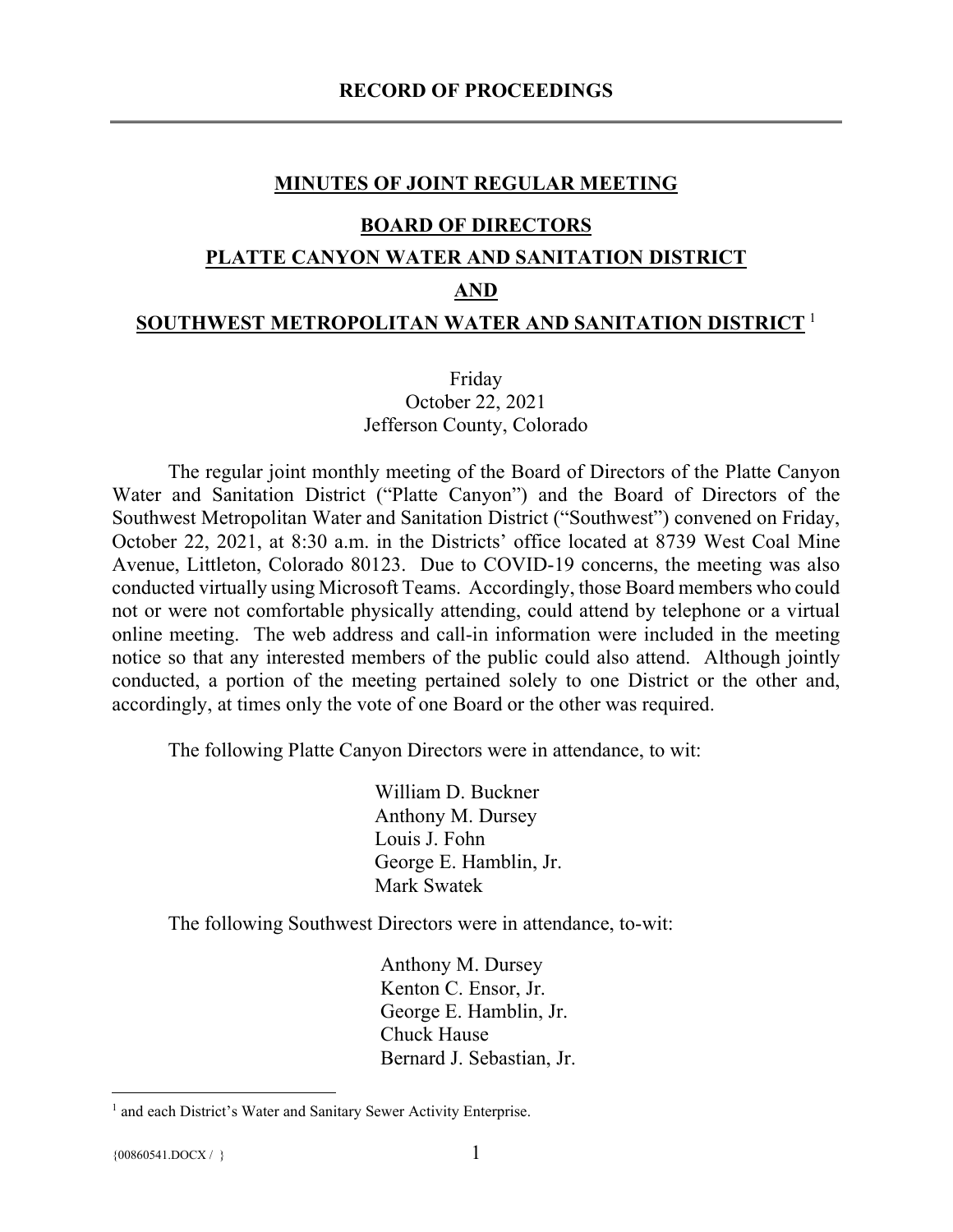The following Platte Canyon staff members were physically in attendance in the boardroom: Cynthia Lane, Manager; Alyssa Quinn, Assistant Manager; Vanessa Shipley, Financial Administrator; Scott Hand, Operations Foreman; and Tony Cocozzella, Construction Program Manager, Bridget Butterfield, Communications and Administrative Services Coordinator attended the meeting virtually from her office.<sup>[2](#page-1-0)</sup>

Also, physically in attendance was Timothy J. Flynn, from Collins Cockrel & Cole, P.C., legal counsel for both Districts.

# **CALL TO ORDER**

The meeting was called to order by Platte Canyon President, George E. Hamblin, Jr., who presided as Chair.

# **APPROVAL OF PLATTE CANYON AGENDA**

A motion was made by Platte Canyon Director Buckner and seconded by Platte Canyon Director Fohn to approve, as presented, the Platte Canyon agenda. The Chair called for a vote of the Platte Canyon Board, and the vote was as follows:

| William Buckner        | Aye |
|------------------------|-----|
| Anthony M. Dursey      | Aye |
| Louis J. Fohn          | Aye |
| George E. Hamblin, Jr. | Aye |
| Mark Swatek            | Aye |

# **PLATTE CANYON CONSENT AGENDA ITEMS**

Following a brief discussion, a motion was made by Platte Canyon Director Buckner and seconded by Platte Canyon Director Fohn to approve Platte Canyon Consent Agenda Items No. 1 and No. 2, as set forth below, by a single motion:

**Ratification of Interim Disbursements and Approval of Current Payables**. Platte Canyon payables and supplemental disbursements for the month of September 2021, in the aggregate amount of \$269,340.88 represented by Platte Canyon check nos. 33933 thru 33979, inclusive, including any checks for less than \$5,000 written by the manager pursuant to prior Board authorization, together with various electronic fund payments for employee salaries, utilities and other venders authorized to receive electronic payments.

**2. Platte Canyon Investment/Deposit Transaction Report.** On September 8, 2021, Platte Canyon purchased a \$750,000.00 par value Federal Home Loan Bank note for \$751,567.50 that matures December 8, 2025, has a face rate of interest of 0.800% and a

<span id="page-1-0"></span><sup>&</sup>lt;sup>2</sup> Southwest has no employees. The above-named personnel are Platte Canyon employees who, pursuant to contract with Platte Canyon, provide management, operation and maintenance services for Southwest.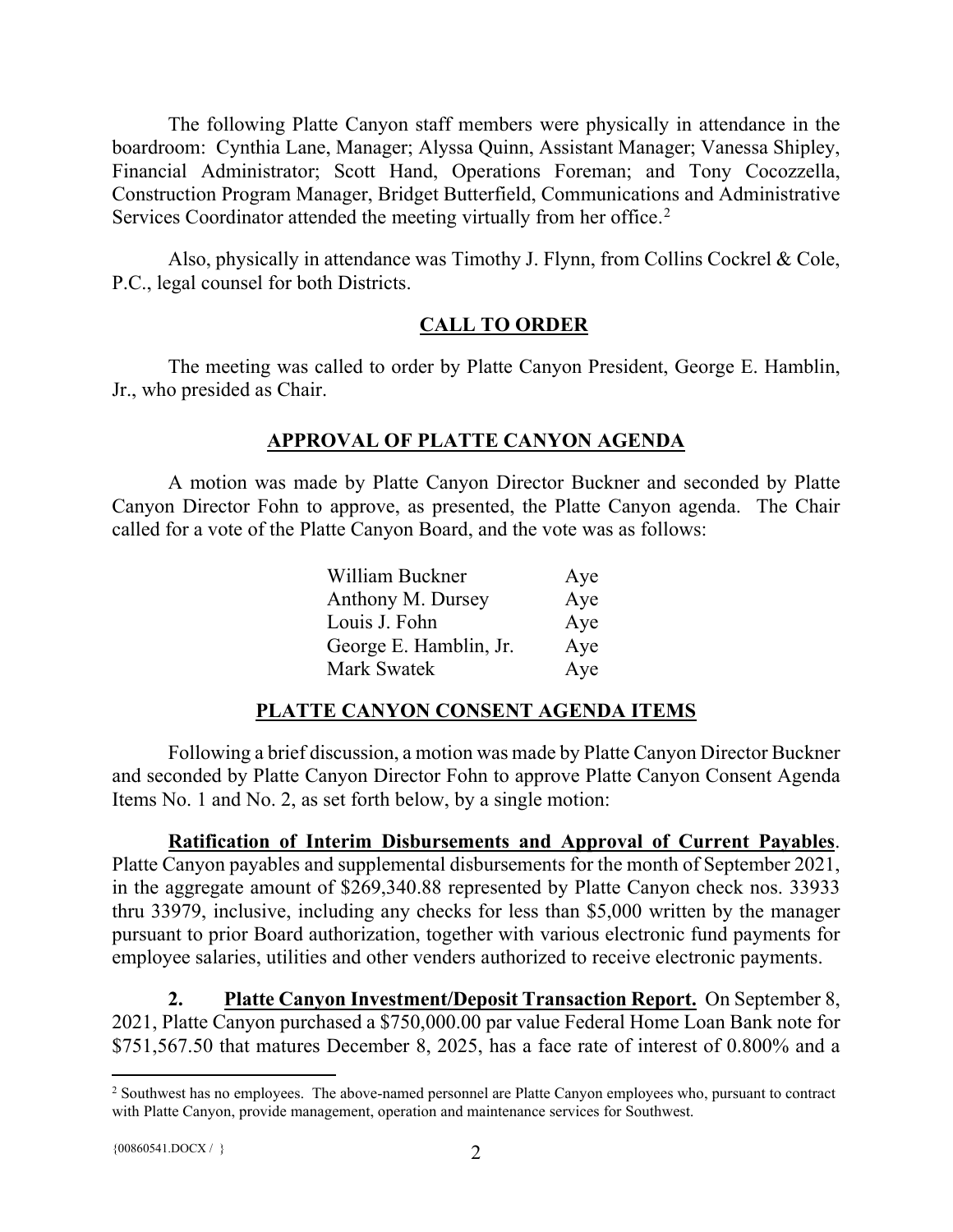yield to maturity of 0.749% per annum; on September 9, 2021 Platte Canyon purchased a \$750,000.00 par value Federal Home Loan Bank note for \$752,550.00 that matures August 26, 2026, has a face rate of interest of 1% per annum and a yield to maturity of 0.923% per annum; and on September 20, 2021 Platte Canyon purchased a \$1,000,000.00 par value treasury note for \$999,100.00 that matures September 15, 2024, has a face rate of interest of 0.375% and a yield to maturity of 0.4050% per annum.

No treasury or other securities were redeemed during the month, however on September 22, 2021 Platte Canyon renewed a \$145,000.00 certificate of deposit at Flatirons Bank for one (1) year at an interest rate of 0.100% per annum.

The Chair called for a vote of the Platte Canyon Board, and the vote was as follows:

| William Buckner        | Aye |
|------------------------|-----|
| Anthony M. Dursey      | Aye |
| Louis J. Fohn          | Aye |
| George E. Hamblin, Jr. | Aye |
| <b>Mark Swatek</b>     | Aye |

# **PLATTE CANYON ACTION ITEMS**

There were no Action Items to come before the Platte Canyon Board.

# **PLATTE CANYON INFORMATION/DISCUSSION ITEMS**

**1. Proposed 2022 Platte Canyon Budget.** To provide all Board members with background information, Vanessa Shipley provided a comprehensive budget overview of Platte Canyon's 2022 budget. The overview included a review of the 2022 budget highlights. For 2022, Platte Canyon anticipates total revenues of \$4,527,885.00 and expenses totaling \$5,619,982.00 resulting in a net operating deficient of \$1,092,097.00 and a reduction in the Platte Canyon's reserves from \$8,721,096.00 to \$7,628,999.00.

For 2022, property and specific ownership tax revenue is projected to be \$2,176,450.00 an increase of 9.7% over 2021. Platte Canyon's general operation mill levy is 7.104 mills will not change. The Preliminary Assessed Valuations (AV) show that Platte Canyon's total assessed valuation has increased 9.7% to \$284,846,021.00 from \$259,612,173.00 in 2021.

Vanessa Shipley's review of the Platte Canyon 2022 proposed budget also included a review of the proposed budgets for Subdistrict No. 1 and Subdistrict No. 2. The function of these two Subdistricts is to collect sufficient revenues to pay principal and interest on each Subdistricts' debt that was incurred to finance public infrastructure improvements within their respective boundaries.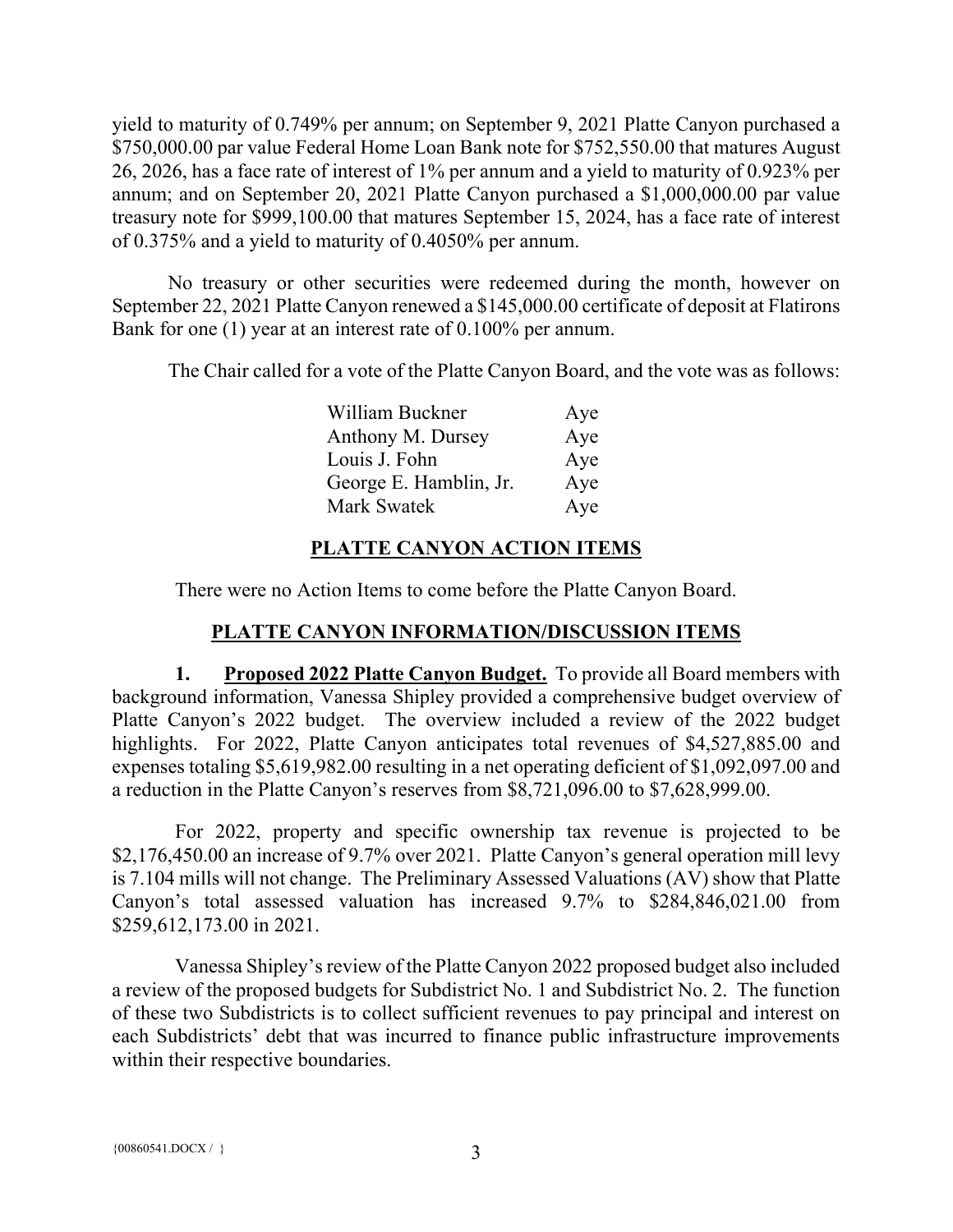**2. Platte Canyon Ten-Year Financial Plan.** The ten-year financial plan is prepared for purposes of complying with Platte Canyon's policy to annually review and establish an adequate level of cash reserves for operation, capital improvements, debt service and any other needs prescribed by the Platte Canyon Board of Directors to meet expected service levels and provide adequate resources for infrastructure repair and replacement. The ten-year financial plan projects that Platte Canyon's ending fund balance will be \$7,628,999.00 in 2022, \$8,778,388.00 in 2023 and \$8,841,173.00 in 2024. The plan shows that Platte Canyon's reserve balance will not meet the levels previously established by the Platte Canyon Board.

Platte Canyon has significant capital expenditures anticipated in the next couple of years due to the age of its water and sewer systems. To adequately fund these expenses and to maintain adequate reserves, the Platte Canyon Board directed staff to consider a number of water and facility fee increase options for presentation to the Platte Canyon Board at the November budget meeting. The Platte Canyon Board wants to make sure that Platte Canyon's operating revenues, at a minimum, are sufficient to meet operating expenses.

## **PLATTE CANYON NEW BUSINESS**

There was no new business to come before the Platte Canyon Board.

## **JOINT PARTICIPATION PORTION OF THE MEETING**

Platte Canyon's President, George E. Hamblin, Jr. continued to act as Chair of the joint participation portion of the meeting.

## **APPROVAL OF JOINT MEETING AGENDA**

A motion was made by Platte Canyon Director Dursey and seconded by Southwest Director Sebastian to approve the joint meeting agenda as presented. The Chair called for a vote of the Platte Canyon Board, and the vote was as follows:

| William Buckner        | Aye |
|------------------------|-----|
| Anthony M. Dursey      | Aye |
| Louis J. Fohn          | Aye |
| George E. Hamblin, Jr. | Aye |
| Mark Swatek            | Aye |

The Chair then called for a vote of the Southwest Board, and the vote was as follows:

| Anthony M. Dursey         | Aye |
|---------------------------|-----|
| Kenton C. Ensor, Jr.      | Aye |
| George E. Hamblin, Jr.    | Aye |
| Chuck Hause               | Aye |
| Bernard J. Sebastian, Jr. | Aye |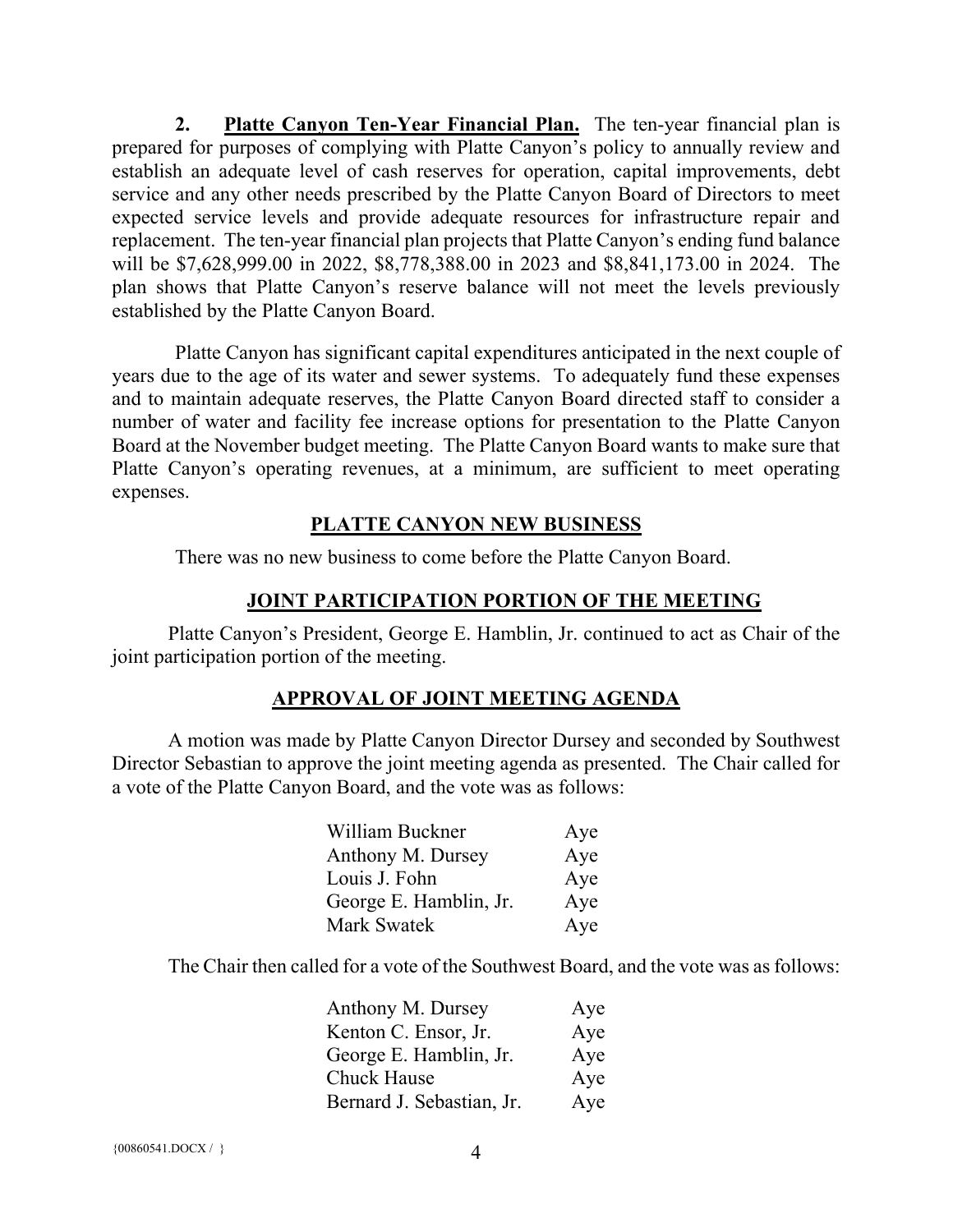## **JOINT MEETING CONSENT AGENDA ITEM**

**1. Approval of the Minutes of the Boards' September 24, 2021 Joint Regular Meeting.** Following a brief discussion, a motion was made by Platte Canyon Director Swatek and seconded by Platte Canyon Director Fohn to approve the minutes of the Boards' September 24, 2021 joint regular meeting as presented. The Chair called for a vote of the Platte Canyon Board, and the vote was as follows:

| William Buckner        | Aye |
|------------------------|-----|
| Anthony M. Dursey      | Aye |
| Louis J. Fohn          | Aye |
| George E. Hamblin, Jr. | Aye |
| Mark Swatek            | Aye |

The Chair then called for a vote of the Southwest Board, and the vote was as follows:

| Anthony M. Dursey         | Aye |
|---------------------------|-----|
| Kenton C. Ensor, Jr.      | Aye |
| George E. Hamblin, Jr.    | Aye |
| <b>Chuck Hause</b>        | Aye |
| Bernard J. Sebastian, Jr. | Aye |

The approved minutes will be presented to the members of each Board for signature as soon as practical, as further evidence of ratification, confirmation and approval.

## **JOINT MEETING ACTION ITEMS**

There were no Action Items to come before this joint meeting of the Boards.

## **JOINT MEETING INFORMATION/DISCUSSION ITEMS**

#### **1. Financial Matters**.

(a) **Platte Canyon Financial Statements**. The following unaudited Platte Canyon financial statements, prepared by Vanessa Shipley, for the nine-month period ending September 30, 2021, were presented to the Boards:

(i) Statement of Net Assets, dated September 30, 2021, showing Platte Canyon's Assets, Liabilities, and Net Assets;

(ii) Statement of Revenue, Expenses and Changes in Net Assets for the nine-month period ending September 30, 2021;

(iii) Schedule of Revenue and Expenditures – Budget & Actual CM/YTD Actuals Compared to Annual Budget for the nine-month period ending September 30, 2021; and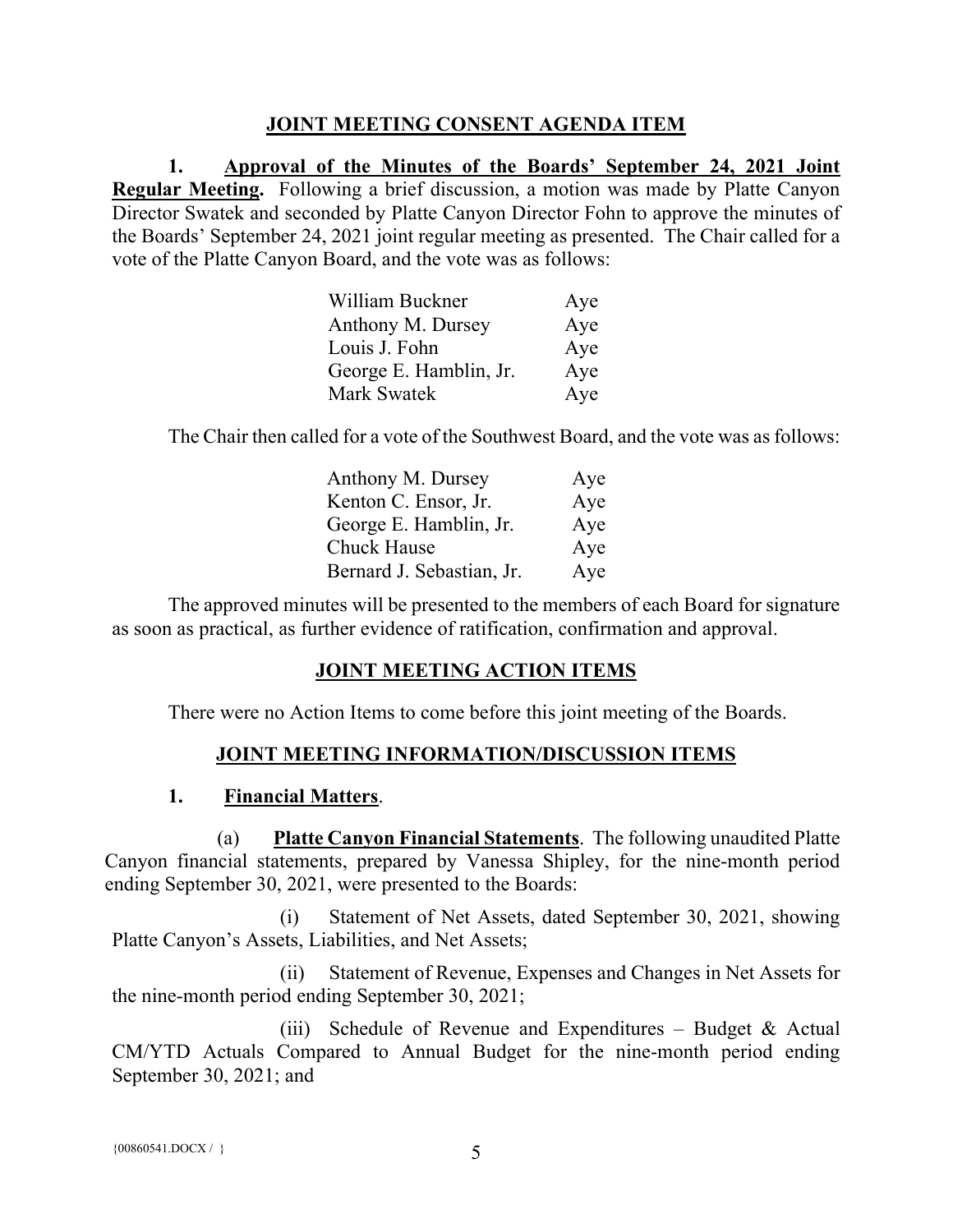(iv) Schedule of Revenue and Expenditures – Budget & Actual CM/YTD Actuals Compared to CM/YTD Budget for the nine-month period ending September 30, 2021.

Vanessa Shipley reviewed Platte Canyon's Year-to-Date unaudited financial statements, noting any significant variances between budgeted and actual expenses or revenues. She noted that the line item for major repairs is running over budget, and may require Platte Canyon to amend its budget before the end of the calendar year.

At the conclusion of her review of the Platte Canyon financial statements, a motion was made by Platte Canyon Director Buckner and seconded by Platte Canyon Director Fohn to accept the Platte Canyon financial statements, as presented. The Chair called for a vote of the Platte Canyon Board, and the vote was as follows:

| William Buckner        | Aye |
|------------------------|-----|
| Anthony M. Dursey      | Aye |
| Louis J. Fohn          | Aye |
| George E. Hamblin, Jr. | Aye |
| <b>Mark Swatek</b>     | Aye |

(b) **Southwest Financial Statements**. The following unaudited Southwest financial statements, prepared by Vanessa Shipley for the nine-month period ending September 30, 2021, were presented to the Boards:

(i) Statement of Net Assets, dated September 30, 2021, showing Southwest's Assets, Liabilities, and Net Assets;

(ii) Statement of Revenue, Expenses and Changes in Net Assets for nine-month period ending September 30, 2021;

(iii) Schedule of Revenue and Expenditures – Budget & Actual CM/YTD Actuals Compared to Annual Budget for the nine-month period ending September 30, 2021; and

(iv) Schedule of Revenue and Expenditures – Budget & Actual CM/YTD Actuals Compared to CM/YTD Budget for the nine-month period ending September 30, 2021.

As part of Vanessa Shipley's review of the Southwest's Year-to-Date unaudited financial statements, she noted any significant variances between budget and year-to-date line items. At the conclusion of her review, a motion was made by Southwest Director Dursey and seconded by Southwest Director Sebastian to accept the Southwest financial statements, as presented.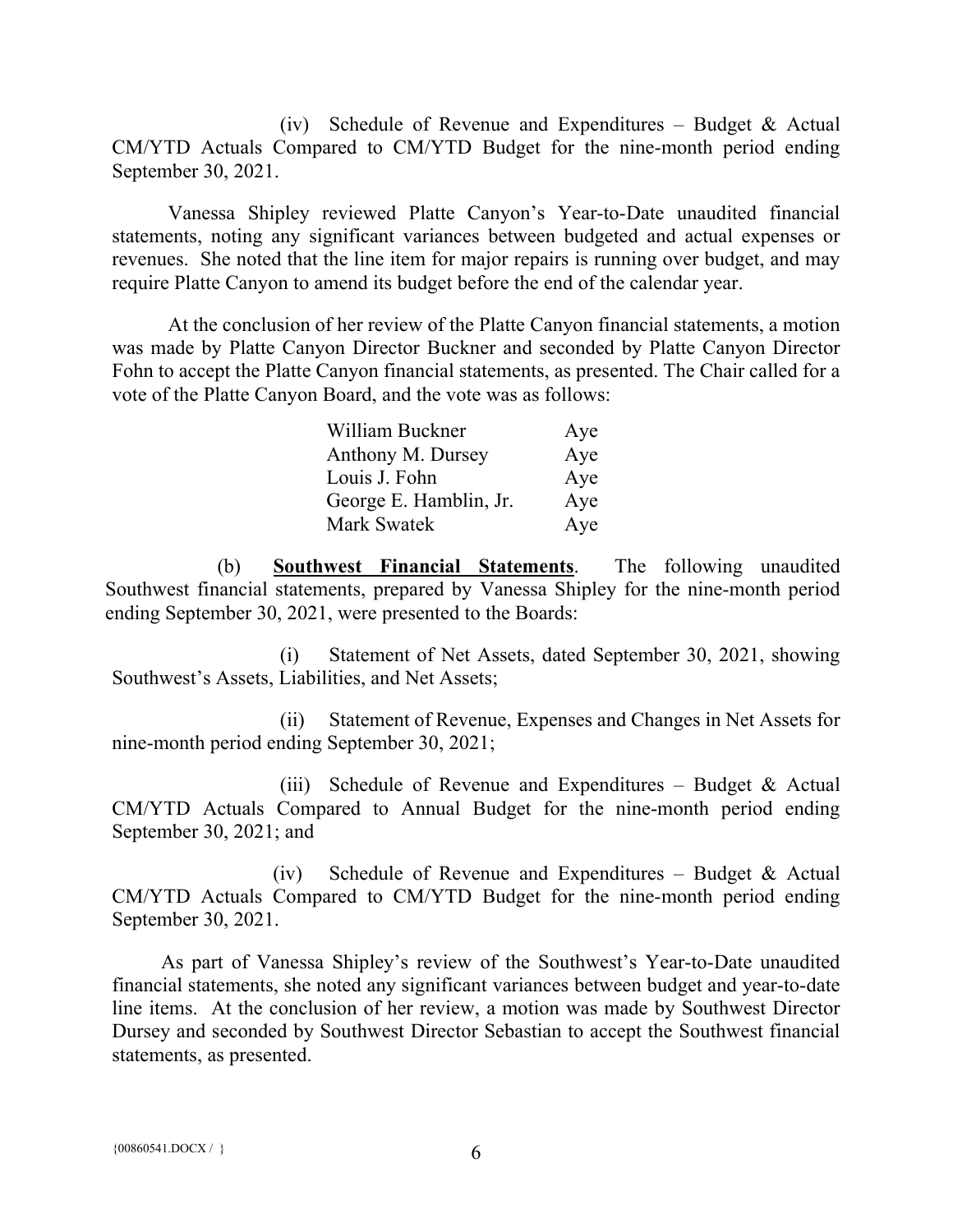The Chair called for a vote of the Southwest Board, and the vote was as follows:

| Anthony M. Dursey         | Aye |
|---------------------------|-----|
| Kenton C. Ensor, Jr.      | Aye |
| George E. Hamblin, Jr.    | Aye |
| Chuck Hause               | Aye |
| Bernard J. Sebastian, Jr. | Aye |

(c) **Platte Canyon Investment/Deposit Report**. The Boards reviewed a list of Platte Canyon's investments in U.S. Government treasury notes, agency securities, certificates of deposit, and money market funds, together with a report showing the funds Platte Canyon has in approved state depositories and authorized Local Government Investment Pools. As of September 30, 2021, Platte Canyon's investments and deposits totaled \$9,422,657.58, itemized as follows:

| <b>Description</b>           | <b>Amount</b>    | Percentage |
|------------------------------|------------------|------------|
| Checking                     | \$168,456.70     | 1.79%      |
| Certificates of Deposit      | \$744,000.00     | 7.90%      |
| ColoTrust-EDGE               | \$1,075,102.69   | 11.41%     |
| ColoTrust-Plus               | \$535,922.32     | 5.69%      |
| ColoTrust-Trust Account      | \$755,061.47     | 8.01%      |
| CSAFE-Core                   | \$1,603,477.04   | 17.02%     |
| <b>Treasury Bills</b>        | \$0.00           | $0.00\%$   |
| <b>Treasury Notes</b>        | \$3,036,582.36   | 32.23%     |
| U.S. Government Agencies and |                  |            |
| Instrumentalities            | \$1,504,055.00   | 15.96%     |
| <b>TOTAL</b>                 | \$\$9,422,657.58 | 100.00%    |

The average yield on Platte Canyon's investments for the month of September 2021, as calculated by District staff, was 0.5067% per annum.

Following a brief discussion, a motion was made by Platte Canyon Director Buckner and seconded by Platte Canyon Director Fohn to accept the Platte Canyon Investment/Deposit Report, as presented. The Chair called for a vote of the Platte Canyon Board, and the vote was as follows:

| William Buckner        | Aye |
|------------------------|-----|
| Anthony M. Dursey      | Aye |
| Louis J. Fohn          | Aye |
| George E. Hamblin, Jr. | Aye |
| Mark Swatek            | Aye |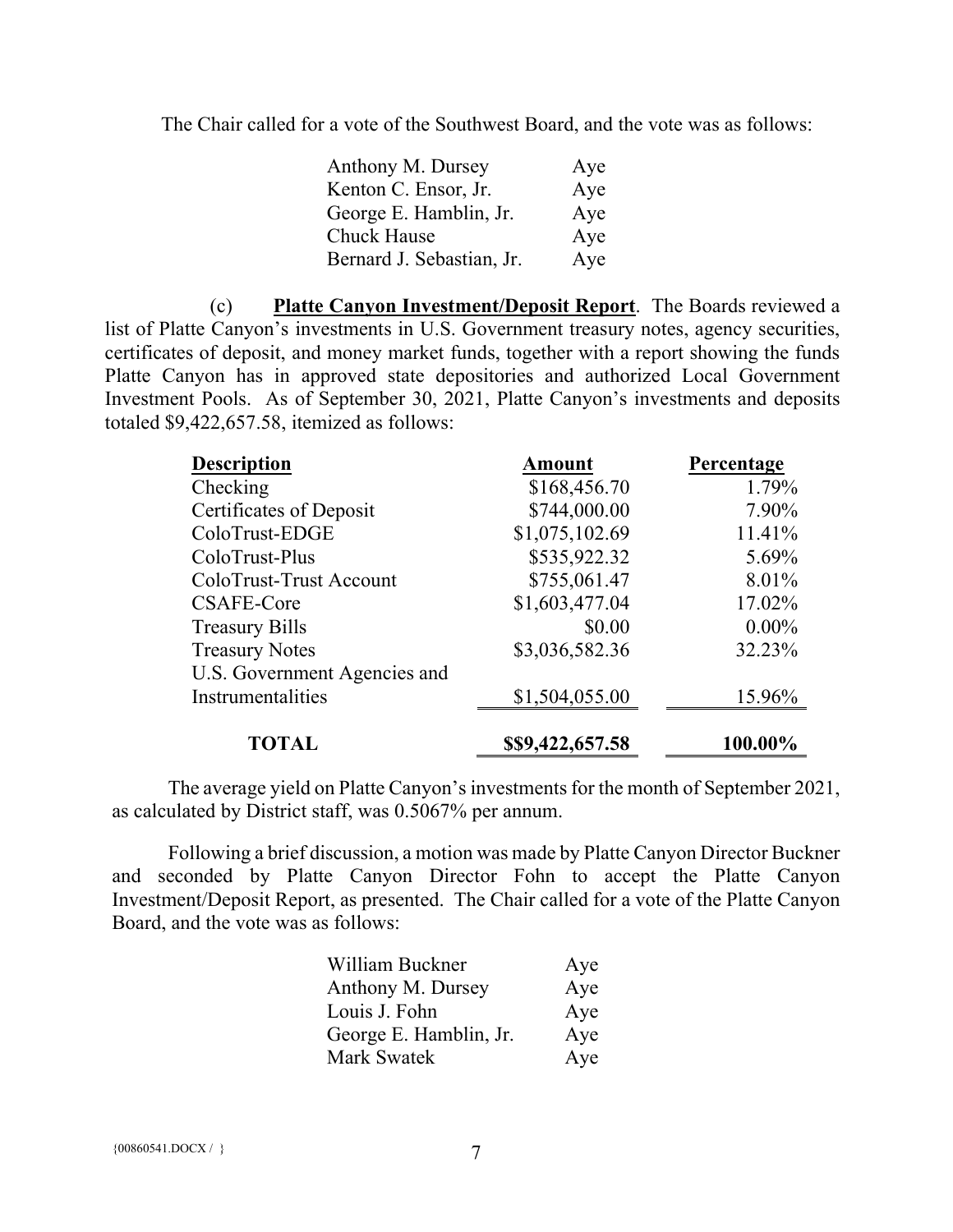(d) **Southwest Investment/Deposit Report**. The Boards reviewed a list of Southwest's investments in U.S. Government treasury notes, agency securities, certificates of deposit, and money market funds, together with a report showing the funds Southwest has in approved state depositories and authorized Local Government Investment Pools. As of September 30. 2021, Southwest's investments and deposits totaled \$24,737,405.76, itemized as follows:

| <b>Description</b>           | <b>Amount</b>   | Percentage |
|------------------------------|-----------------|------------|
| Checking                     | \$11,695,00.29  | 0.05%      |
| Certificates of Deposit      | \$494,000.00    | 2.00%      |
| ColoTrust-EDGE               | \$3,000,286.58  | 12.13%     |
| ColoTrust-Plus               | \$444,878.72    | 1.80%      |
| ColoTrust-Trust Account      | \$615,986,77    | 2.49%      |
| CSAFE-Core                   | \$5,207,246.80  | 21.05%     |
| <b>Treasury Bills</b>        | \$0.00          | $0.00\%$   |
| <b>Treasury Notes</b>        | \$8,963,311.60  | 36.23%     |
| U.S. Government Agencies and |                 |            |
| Instrumentalities            | \$6,000,000.00  | 24.251%    |
| <b>TOTAL</b>                 | \$24,737,405.76 | 100.00%    |

The average yield on Southwest's investments for the month of September 2021, as calculated by staff, was 0.5864% per annum.

Following a brief discussion, a motion was made by Southwest Director Buckner and seconded by Southwest Director Dursey to accept the Southwest Schedule of Deposits and Investments, as presented. The Chair called for a vote of the Southwest Board, and the vote was as follows:

| Anthony M. Dursey         | Aye |
|---------------------------|-----|
| Kenton C. Ensor, Jr.      | Aye |
| George E. Hamblin, Jr.    | Aye |
| Chuck Hause               | Aye |
| Bernard J. Sebastian, Jr. | Aye |

**2. Management Report**. Due to the lateness of the hour, the manager did not review in detail the written management report. In lieu thereof she answered questions from Board members. The manager discussed the following three items that were not included as part of the management report and they were as follows:

(a) **Proposed Development Near Watson Lane**. The manager reported that there is interest in developing into a four single family home development, land within Platte Canyon around Watson Lane. Staff is currently evaluating Platte Canyon's ability to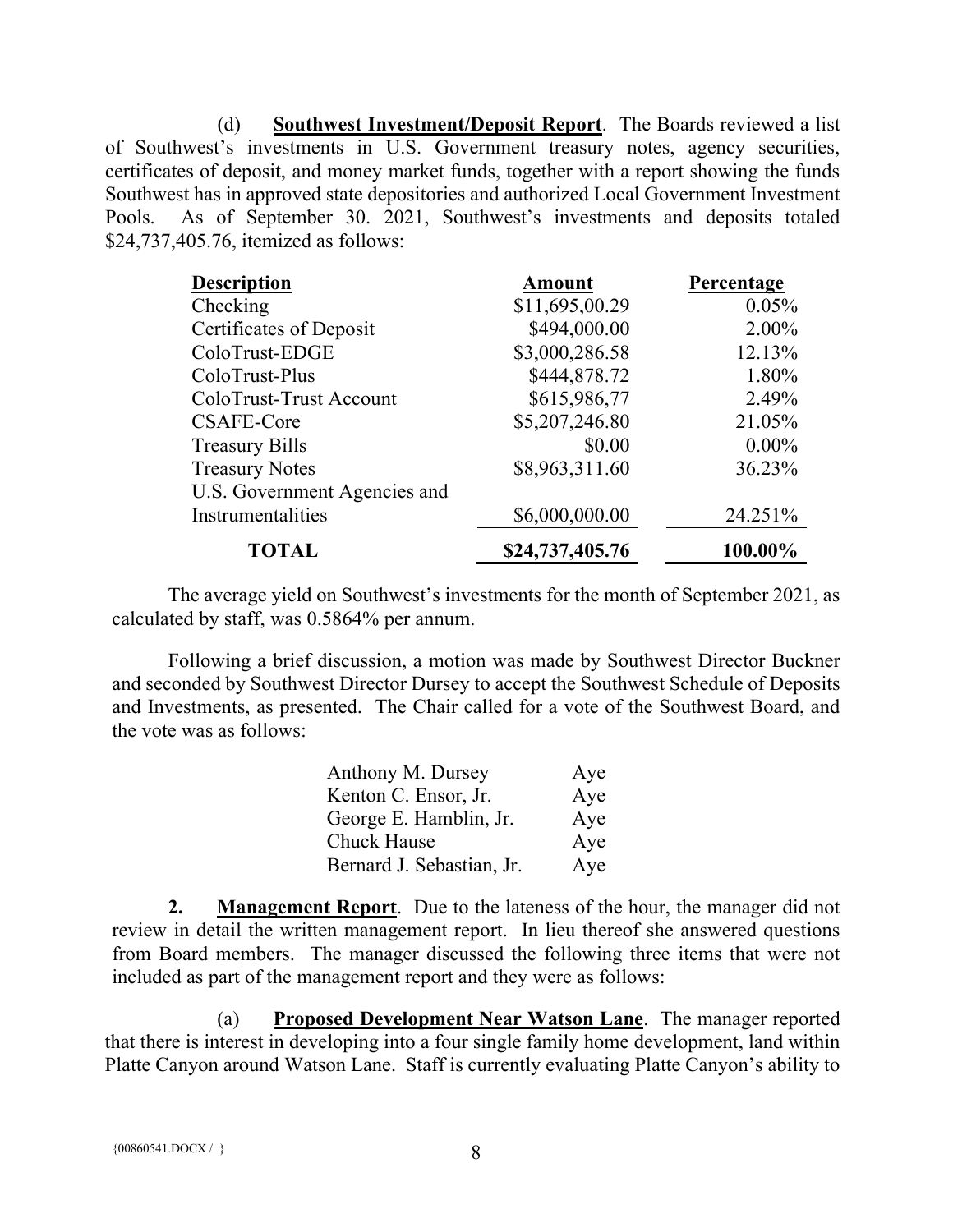serve this property, including whatever extra soil bedding and other requirements will be necessary due to the presence of groundwater in the area from the South Platte River.

(b) **Chatfield Botanic Garden Service Request.** While it is very preliminary at this point, the manager reported that the Denver Botanic Gardens contacted Southwest regarding possible service to the Chatfield Botanic Gardens near Chatfield Reservoir. The manager will keep the Board apprised to as to this service request as more details become available. At this time the request is very preliminary.

(c) **Attendance at Cyber Security Conference.** The manager reported that she recently attended a cyber security conference, wherein a number of matters, including supply chain issues were discussed.

**3. Operations and Maintenance Summary Report**. Scott Hand reviewed the Operations and Maintenance Summary Report dated September 2021. During the reporting period, neither Platte Canyon nor Southwest experienced any sanitary sewer service interruptions.

Platte Canyon experienced two water service interruptions; one on September 9, 2021 at 5642 South Lowell Place, and one on September 11, 2021 at 6565 West Hoover Place. Mr. Hand presented a PowerPoint presentation showing the Boards the repair activities that occurred in both instances.

Southwest also experienced two water service interruptions during the reporting period. One at 7038 South Lewis Court and the other at 8827 West Plymouth Avenue. A PowerPoint presentation was again presented showing the repair activities that took place. In both cases, the water service interruptions were repaired as soon as possible using C&L Water Solutions and without significant water service interruptions to the Districts customers.

Mr. Hand reported that six additional remedial repairs were completed within Platte Canyon and Southwest during the month of September 2021. In addition, during the month operation staff held two training session utilizing software on the Districts video inspection vans. The program that was utilized connects the assets management system to the Districts GIS mapping system.

**4. Capital Projects Report**. Tony Cocozzella reviewed the capital projects report for both Platte Canyon and Southwest. As part of his report, Mr. Cocozzella updated the Boards as to the status of ongoing Platte Canyon and Southwest projects, including developer and District specific projects. Platte Canyon and Southwest projects that are in the design phase were also included in his report.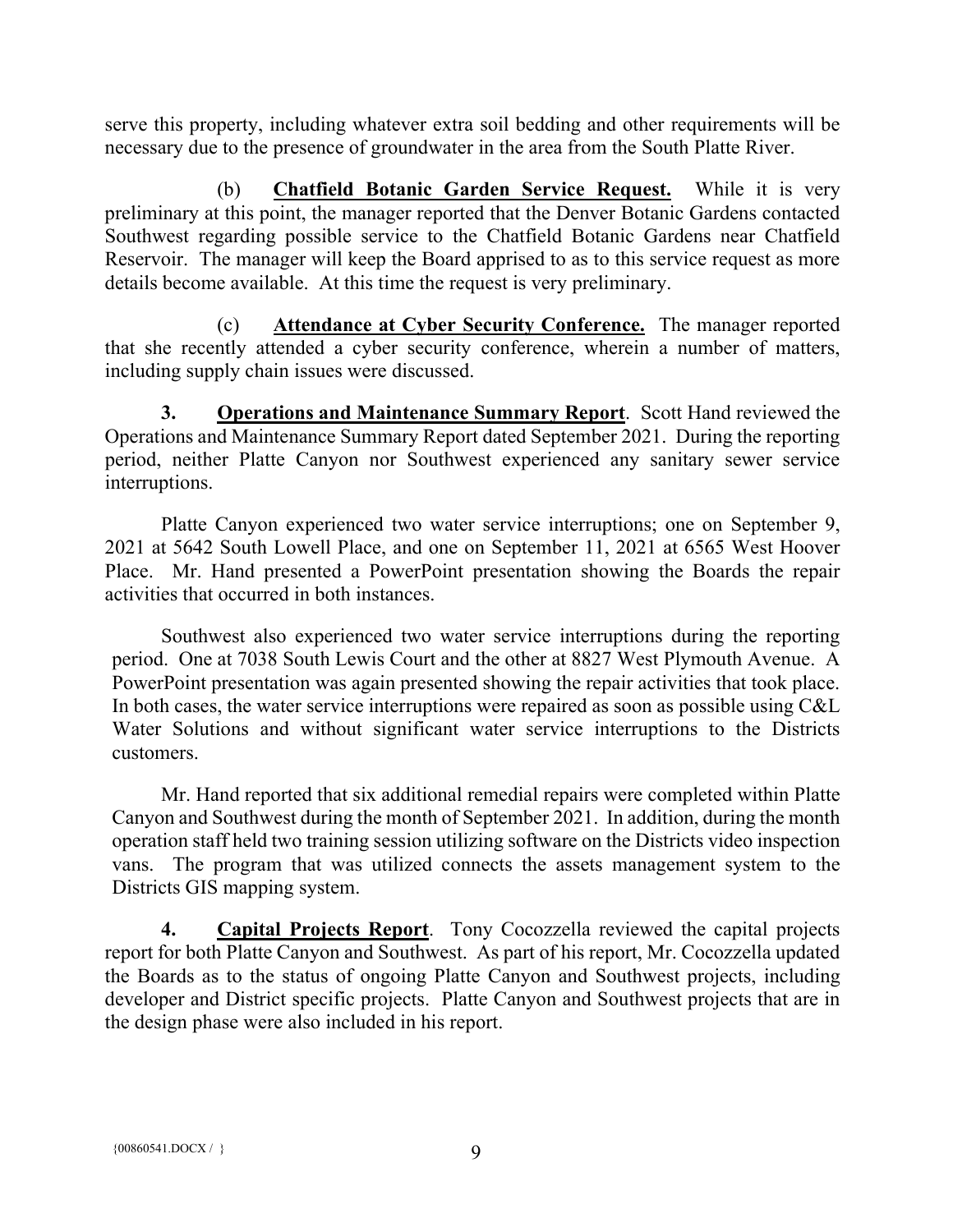#### **NEW BUSINESS**

There was no new business to come before the joint participation portion of the meeting.

#### **SOUTHWEST PORTION OF THE JOINT MEETING**

#### **CALL TO ORDER**

The Southwest portion of the joint meeting was called to order by Southwest President Anthony M. Dursey, who presided as Chair.

#### **APPROVAL OF SOUTHWEST AGENDA**

A motion was made by Southwest Director Sebastian and seconded by Southwest Director Hause to approve the Southwest agenda, as presented. The Chair called for a vote of the Southwest Board, and the vote was as follows:

| Anthony M. Dursey         | Aye |
|---------------------------|-----|
| George E. Hamblin, Jr.    | Aye |
| <b>Chuck Hause</b>        | Aye |
| Bernard J. Sebastian, Jr. | Aye |

## **SOUTHWEST CONSENT AGENDA ITEMS**

Following a brief discussion, a motion was made by Southwest Director Hause and seconded by Southwest Director Sebastian to approve Southwest consent Agenda Items No. 1 and No. 2, as set forth below, by single motion:

**1. Approval of Accounts Payable and Ratification of Interim Disbursements.** The Southwest payables and supplemental payables for the month of October 2021, in the aggregate amount of \$210,440.87 represented by Southwest check nos. 20377 through 20399, inclusive, including any checks written by the manager pursuant to prior Board authorization for less than \$5,000, as well as various electronic fund payments for utilities and other authorized electronic fund payment vendors.

**2. Southwest Investment/Deposit Transaction Report.** On September 17, 2021, Southwest purchased a \$3,000,000.00 par value treasury note for \$2,993,268.75 that matures September 15, 2024, has face rate of interest of 0.375% and a yield to maturity of 0.505% per annum; on September 8, 2021 Southwest purchased at par \$2,000,000.00 par value Federal Home Loan Bank note having a maturity date of September 8, 2026, a coupon rate of interest of 0.8700% per annum and a yield to maturity of 0.8700% per annum.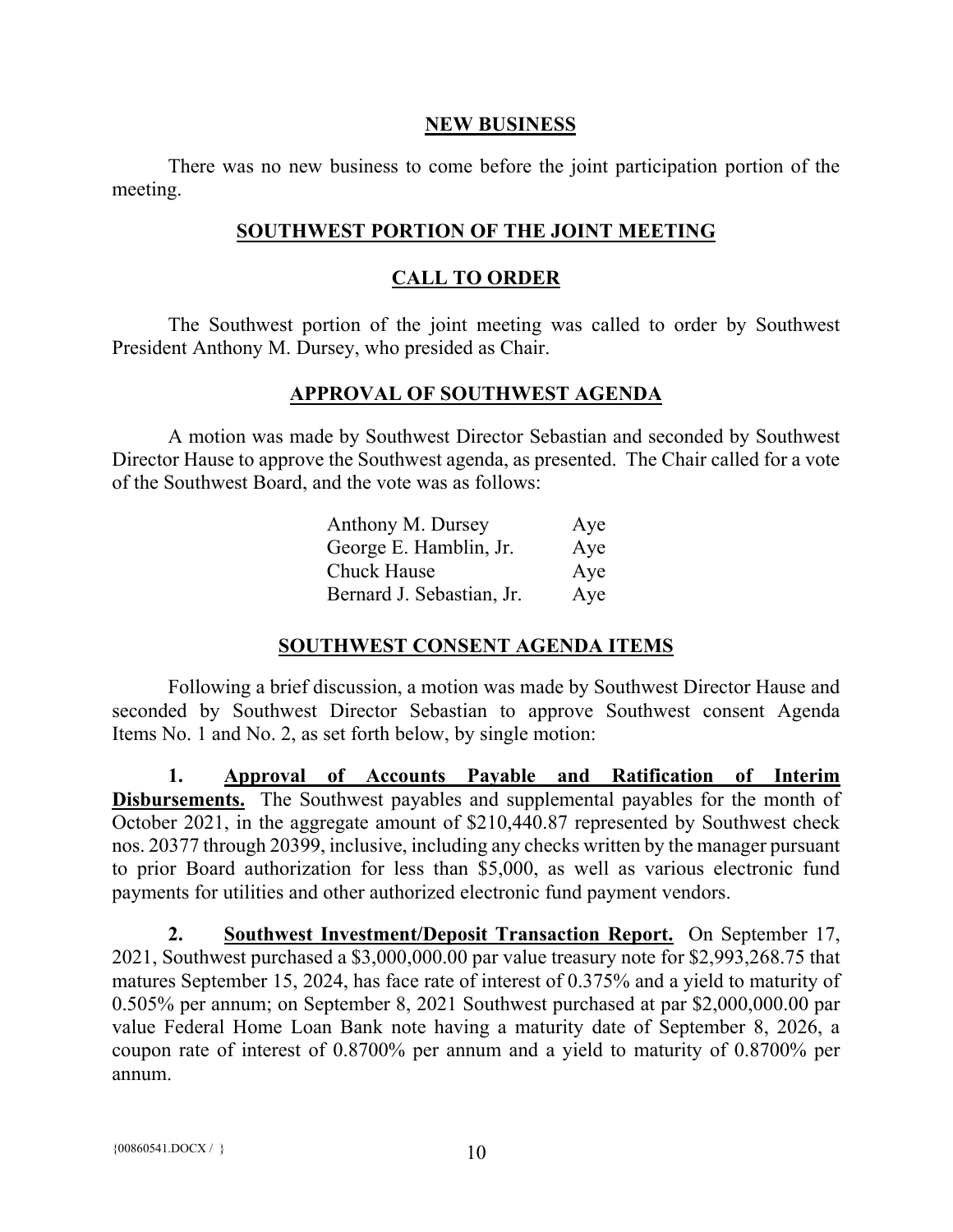During the month of September, Southwest did not have any treasury notes or agency securities redeem or mature. On September 22, 2021, Southwest renewed for one (1) year a \$145,000.00 certificate of deposit at Flatirons Bank at an interest rate of 0.1000% per annum. The Chair called for a vote of the Southwest Board, and the vote was as follows:

| Anthony M. Dursey         | Aye |
|---------------------------|-----|
| George E. Hamblin, Jr.    | Aye |
| <b>Chuck Hause</b>        | Aye |
| Bernard J. Sebastian, Jr. | Aye |

#### **SOUTHWEST ACTION ITEMS**

There were no Action Items to come before the Southwest Board.

## **SOUTHWEST INFORMATION/DISCUSSION ITEMS**

**1. 2022 Proposed Southwest Budget.** To provide background information for the benefit of all Board members, Vanessa Shipley provided a comprehensive overview of the proposed 2022 budget. The overview included a review of the 2022 budget highlights. For 2022, Southwest anticipates total revenue of \$2,271,758.00 and total expenditures of \$3,605,855.00 resulting in a net operating deficient of \$1,334,097.00 and a reduction in Southwest's reserves of approximately \$1,334,097.00.

Southwest does not receive any property tax revenues. For 2022, Southwest anticipates receiving \$1,467,580.00 in water and sewer service fee revenues, assuming that the water and sewer service fee remains the same at \$8.00 per month per  $\frac{3}{4}$  equivalent water tap. This is approximately \$697,863.00 than projected 2022 operating expenses. Net investment income for 2022 is projected at \$98,930.00, which is \$22,890.00 or 18.8% less than the amount budgeted in 2021. The decline in market interest rates is significant for Southwest, as it relies heavily on investment income to offset and fund general operations.

**2. Southwest Ten-Year Financial Plan.** The Southwest ten-year financial plan is prepared for purposes of complying with Southwest's policy to annually review and establish an adequate level of cash reserves for operation, capital improvements, debt service and any other needs prescribed by the Southwest Board of Directors to meet expected service levels and provide adequate resources for infrastructure repair and replacement. The ten-year financial plan projects that Southwest's ending fund balance will be \$23,397,594.00. Over the ten-year planning period, the reserve fund balance is projected to decrease \$2,750,331.00 to \$20,674,263.00 at the end of year 2021. It was noted and discussed in some detail during Vanessa Shipley's presentation that it may be necessary to schedule an increase in a greater amount and earlier than previously planned. As with the case of Platte Canyon, the Board directed staff to consider various rate increase options for purposes of Southwest's budget for 2022, that the Southwest Board can consider at its November meeting.

{ $00860541.DOCX / }$ } 11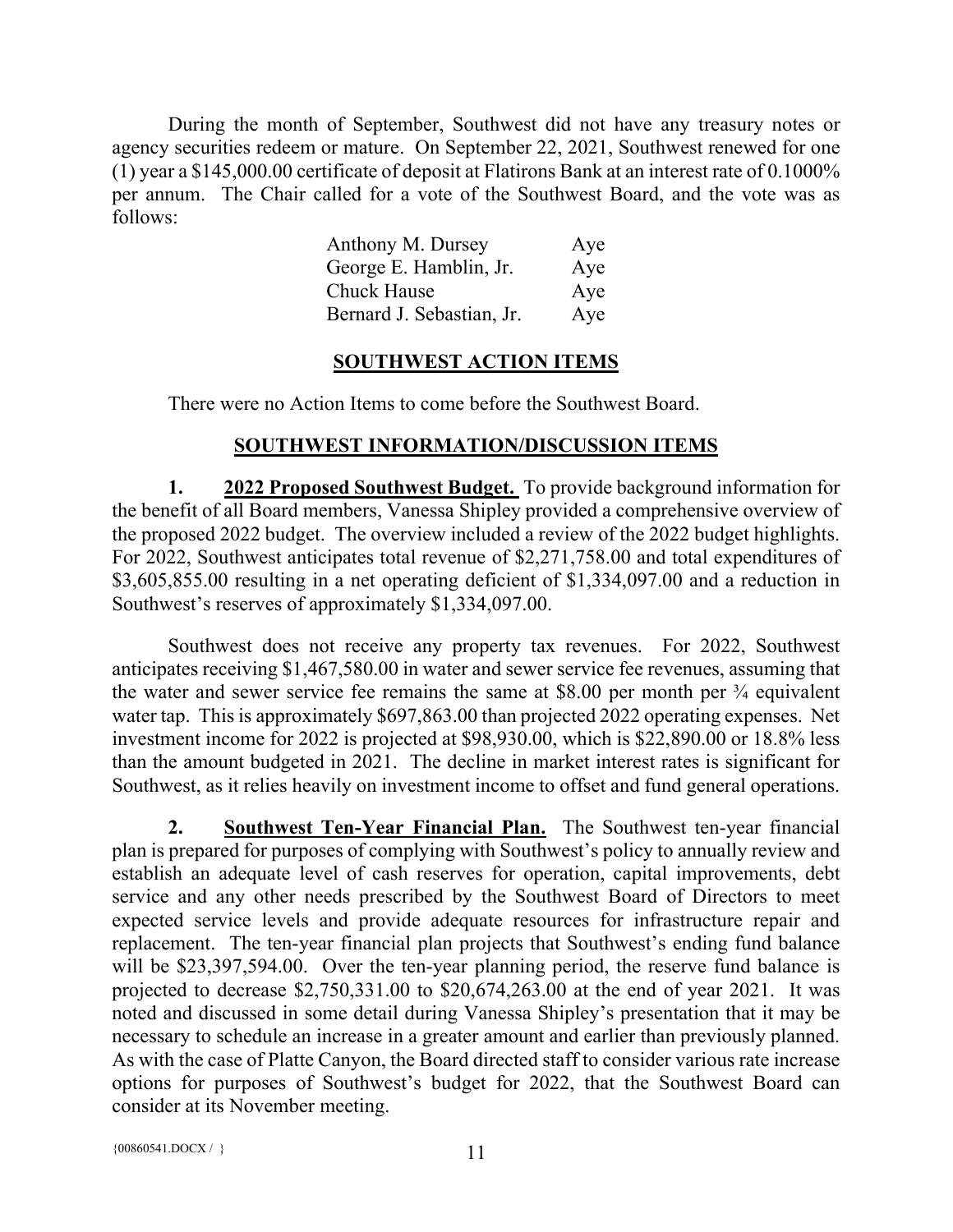**3. Joint Operating Agreement.** During the budget discussions, Director Dursey asked that staff review the methodology and the amount that Platte Canyon currently recovers from the services it provides not only Southwest Metro but the other districts with whom Platte Canyon contracts. He noted that Platte Canyon, which has a mill levy is facing significant rate increases, while Southwest which currently has no property taxes is looking at potentially less sewer service fee increases. Both Platte Canyon and Southwest Boards want to make sure that the cost allocation for running the Districts, pursuant to their joint intergovernmental agreement, is fair and reasonable to both Districts.

#### **SOUTHWEST NEW BUSINESS**

There was no new business to come before the Southwest Board.

#### **ADJOURNMENT**

There being no further business to come before this joint regular meeting of the Platte Canyon and Southwest Boards, a motion to adjourn was made by Southwest Director Sebastian and seconded by Southwest Director Hause. The Chair called for a vote of the Platte Canyon Board, and the vote was as follows:

| William Buckner        | Aye |
|------------------------|-----|
| Anthony M. Dursey      | Aye |
| Louis J. Fohn          | Aye |
| George E. Hamblin, Jr. | Aye |
| <b>Mark Swatek</b>     | Aye |

The Chair called for a vote of the Southwest Board, and the vote was as follows:

| Anthony M. Dursey         | Aye |
|---------------------------|-----|
| George E. Hamblin, Jr.    | Aye |
| <b>Chuck Hause</b>        | Aye |
| Bernard J. Sebastian, Jr. | Aye |

Whereupon, this joint regular meeting of the Platte Canyon and Southwest Boards of Directors adjourned at approximately 11:00 a.m. The next regular joint meeting of the Boards will be held on Friday, November 19, 2021, at 8:30 a.m. in the Districts' office located at 8739 West Coal Mine Avenue, Littleton, Colorado 80123.

Respectfully submitted,

Timothy J. Flynn, Recording Secretary